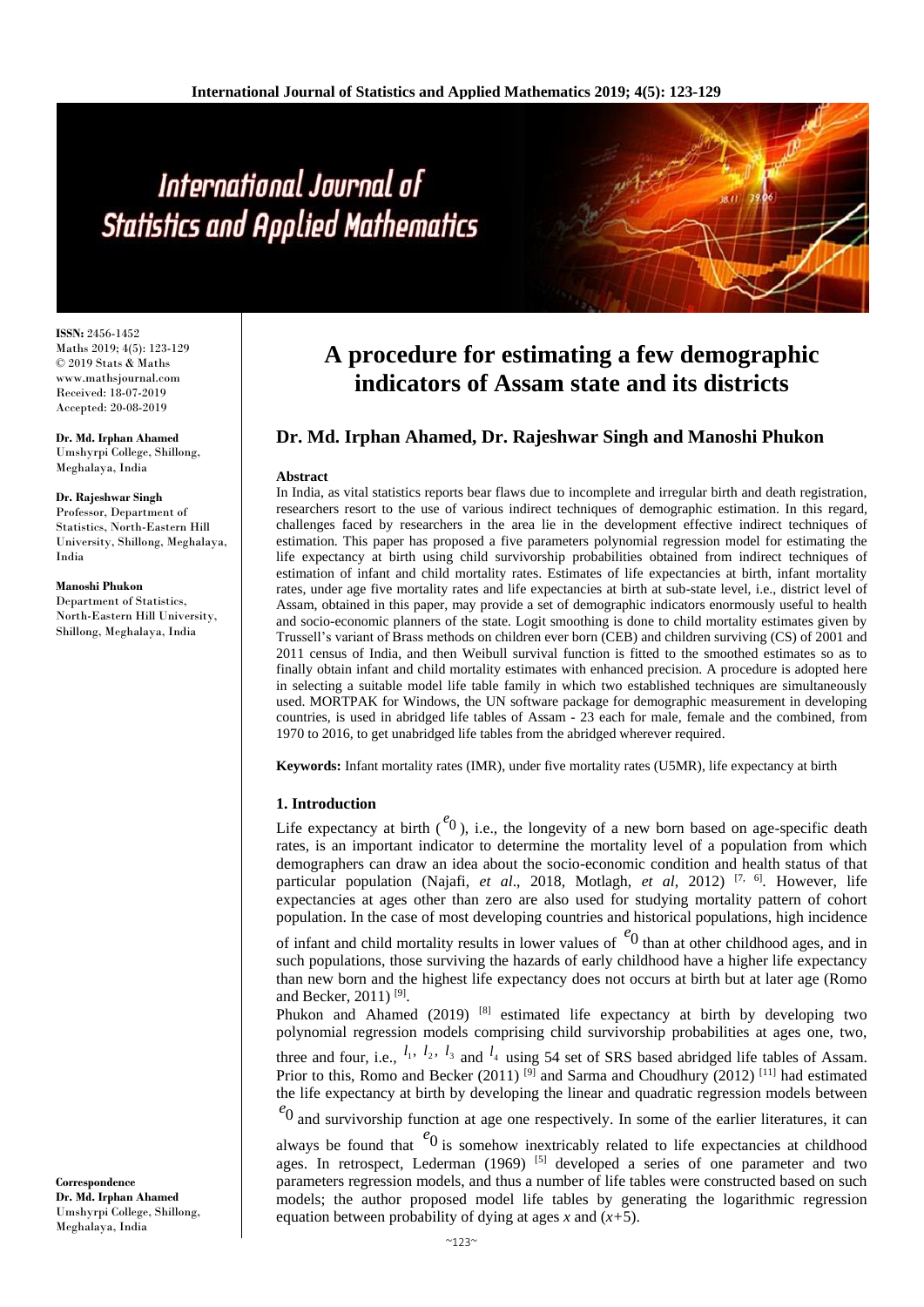A number of sets of regression coefficients for each equation based on different independent variables (e.g.,  $e^{i\theta}$ ,  $1^{q}0$ ,  $5^{q}0$ ,  $15^{40}$ ,  $20^{4}$ 30,  $20^{4}$ 45 and  $m$ 50 +  $\sigma$  or a pair of variables were obtained.

Hence, it can be observed that  $\epsilon_0$  is also indispensably influenced by mortality conditions in childhood ages. Roy (1989) [10] obtained reliable estimates of child survivorship

functions,  $l_x = 1 - q_x$ , for India using logit smoothing.

In this paper, a five parameters polynomial regression model  $e_0(t) = \lambda + \gamma l_1 + \delta l_2 + \phi l_3 + \psi l_3^2$ , where  $l_1, l_2$  and  $l_3$  are the survival probabilities at childhood ages one, two and three, have been derived. The model gives relationship, in the particular case of Assam, between  $e^{i\theta}$  and the survival probabilities  $l_1$ ,  $l_2$  and  $l_3$  by fitting polynomial regression on aforesaid SRS data of Assam. Life expectancy at birth is estimated by using the fitted model as the estimating equation Assam. With the sequential application of Trussell's variant of Brass method, logit smoothing and fitting of Weibull survival function (Sarma and Choudhury, 2012, 2014)  $[11, 12]$  at district level of Assam, estimates of  $l_1$ ,  $l_2$  and  $l_3$  from CEB and CS census data of 2001 and 2011 are obtained and these estimates are substituted in the estimating equations for estimating  $e^{i\theta}$ . The estimated values of  $e^{i\theta}$ , infant mortality

rate (IMR), and under five mortality rate (U5MR) are presented in Table 2-4.

### **2. Materials and Methods**

In this paper, 69 sets of SRS-based abridged life tables of Assam, which was published by office of the Registrar General of India, from 1970-75 to 2012-16, 23 each for male, female, and male and female combined are used. The polynomial regression model proposed in this paper is fitted to this SRS data of Assam. For estimating the demographic parameters such as, <sup>e</sup><sup>0</sup>, IMR and U5MR for sub-state level of Assam, CEB, CS and total numbers of women in child bearing ages are taken from Indian Census data of 2001 and 2011 of Assam. Moreover, in selecting suitable standard model life table for Assam, each of five United Nations model life tables for developing countries (1983) [13] and four Princeton models-Coale & Demeny model life tables (1966) [3] is examined to find out which standard model is most appropriate for Assam.

# **2.1 Selection of a Model Life Table Family for Multipliers**

The appropriate model life table family has been selected by using the following procedure.

At first, in graphical method, the estimates of  $_4q_1$  are plotted

against those of  $1^{q_0}$  (Kenneth, 2013) <sup>[4]</sup> on a graph showing the corresponding relationships in model life tables, shown in Figure 1. Although observed data of Assam reflects trivial nature in this graphical representation, somehow the graph of model life table which is closely fitted to that of observed data

is selected. Secondly, we calculate 
$$
\sum_{L=1}^{n} \left(1 - \frac{m_x}{M_x}\right)^2
$$
, where

 $m<sub>x</sub>$  is the Age Specific Mortality Rate (ASMR) of observed data,  $M_{\chi}$  is the ASMR of standard life table, L is the level that corresponds to that of observed data. The model set that minimizes the sum is taken as appropriate model life. In both methods, Assam's SRS data is found to be most compatible with United Nations South Asian model life tables.



**Fig 1:** Child mortality patterns of Assam with those of nine standard model life tables

## **2.2 Trussell's Variant of Brass Method**

Brass developed a method for converting the proportions dead of children ever born reported by women in childbearing ages into estimates of the probability of dying whereas translating proportions of children dead among children ever born into standard life table indicators was first pioneered by Brass and Coale (1968) [1]. If mortality has changed over time, the estimated probabilities of dying reflect the mortality rates that

have prevailed at a range of ages and dates. The following steps are followed in estimating probability of dying.

The average parity per woman is computed by using  $P(i) = CEB(i)/N(i)$ , where CEB is the children ever born for age group  $i$ ,  $i = 1,2,...7$  for age-groups called child bearing age groups, i.e., 15-19, 20-24,… 45-49 respectively and *N(i)* is the total number of women of the age-groups. The proportion of children dead for each age-group *i* is estimated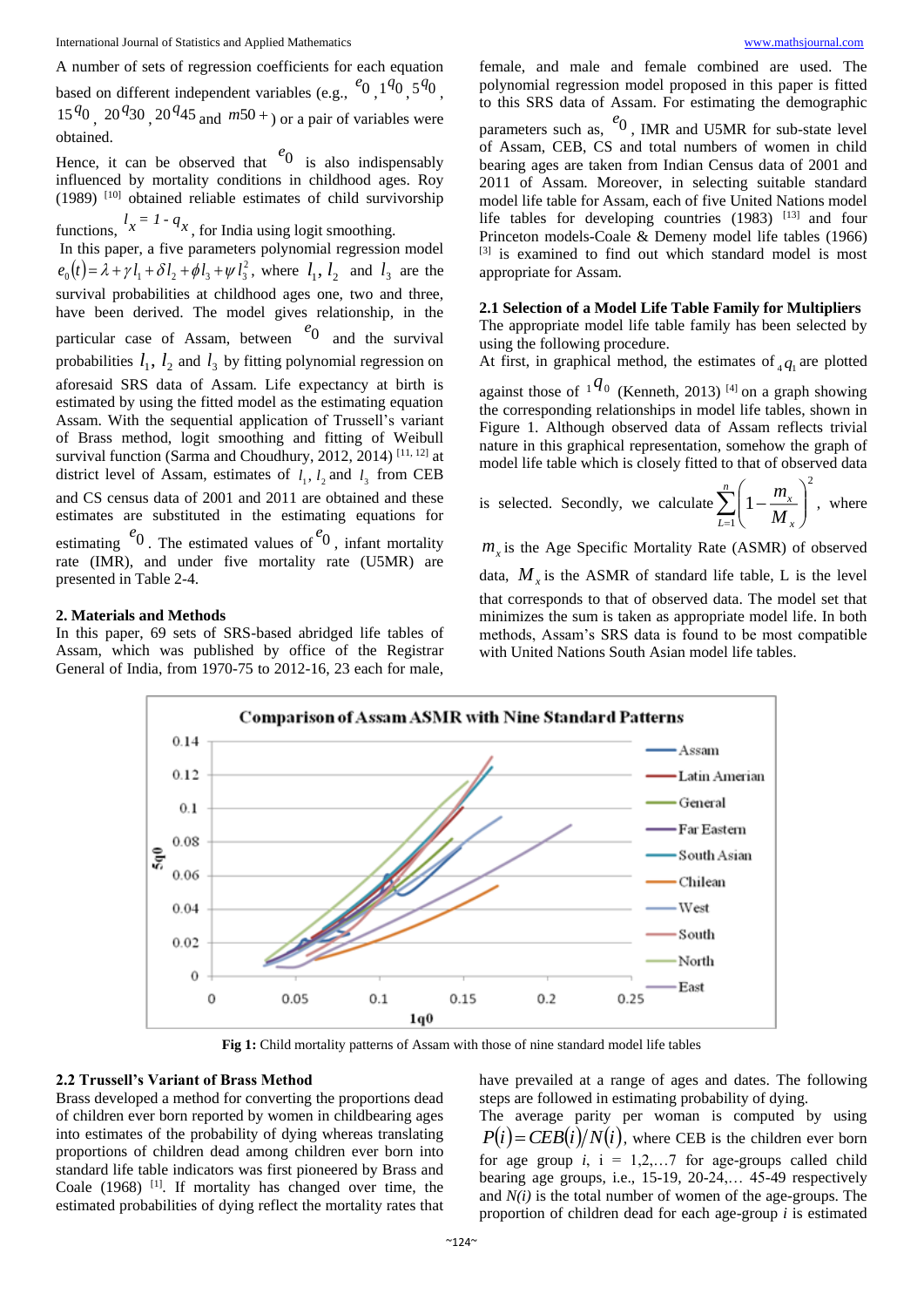International Journal of Statistics and Applied Mathematics <www.mathsjournal.com>

as 
$$
D(i) = (CEB(i) - CS(i))/CEB(i)
$$
 and

 $CD(i)/CEB(i)$ , where  $CS(i)$  is the number of children surviving for the age-group  $i$  and  $CD(i)$  is the children dead reported by the mothers belonging to the age-group *i.* The multipliers *K(i)* are computed according to the Trussell's variant of original Brass method. Equations are obtained as  $K(i) = a(i) + b(i)*P_1/P_2 + c(i)*P_2/P_3$ , where *a(i)*, *b(i)* and *c(i)* are coefficients for estimation of child mortality multipliers, which is taken from United Nations (1983)<sup>[13]</sup> South Asian model in this context. Multiplier is the factor to convert the proportion of children dead into a probability of dying which will be estimated by using,  $q_x = K(i) * D(i)$ .

# **2.3 Weibull Survival Function**

The survival probability function for age *x* of Weibull distribution is  $l_x = e^{-\alpha x^{\beta}}$  $l_x = e^{-\alpha x}$ ;  $\alpha > 0, \beta > 0$ , and  $x \ge 0$  (Choe, 1981)  $[2]$ ; it can be written as  $\ln \bigl( \ln \bigl( 1/l(x) \bigr) \bigr)$  =  $\ln \alpha + \beta * \ln(x)$  . We can also obtain

 $\alpha x^{\beta}$  $q_x = 1 - l_x = 1 - e^{-\alpha x}$ . Initially  $l_x$  values for  $x = 1, 2, 3$ , *5* are estimated by using Trussell's variant of Brass method on CEB and CS data of Assam for census 2001 and 2011. Then, the estimated values of  $l<sub>x</sub>$  are made monotonically decreasing through logit smoothing in which we suppose  $P_x = \log it(l_x)$ , where  $\log it(l_x) = 0.5 * \ln(1 - l_x/l_x)$ . The smoothed values of  $P_x$  are obtained from

 $\sum_{2,3,5} \left\{ P_{x} - P_{x}^{s} \right\}$  $\hat{P}_x = P_x^s + (1/3) \sum_{x} \{P_x - P_x^s\}$ *x*  $P = P^s + (1/3)$   $\rightarrow$   $\{P - P\}$  $= P_x^s + (1/3) \sum_{x=2,3,5} \left\{ P_x P_x^s$  is the Brass logit standard values taken from Brass logit tables for *x=*2,3, 5 (Roy, 1989)<sup>[10]</sup>. Using the smoothed values of  $\hat{P}_x$ ,  $l_x$  can be finally estimated by using the relation  $\hat{l}_x = 1/1 + e^{2\hat{P}_x}$ .

These  $l_{x}$  values are used in the polynomial regression model fitted to SRS data of Assam to estimate life expectancies at birth for the state of Assam and her all districts.

#### **2.4 Polynomial Regression Model**

ˆ

A second degree polynomial regression model has been derived by establishing the relationship between the life

expectancy at birth,  $e^{i\theta}$  and the survivorship probabilities  $l_1$ ,  $l_2$  and  $l_3$ . Considering the equations used by Romo and Becker (2011) <sup>[9]</sup> and Sarma and Choudhury (2012) <sup>[11]</sup> respectively as follows:

$$
e_0(t) = I L_0(t) + e_I(t) I_I(t)
$$
\n(1)

$$
e_0 = a + (b + c)l_1 + d l_1^2
$$
 (2)

where  $I^{L}(\theta(t))$  is the person-years lived between birth and age

one,  $e_I(t)$  is the life expectancy at age one and  $\frac{l_I(t)}{t}$  is the probability of survivorship function at age one.

The equation (1) can be extended as

$$
e_0(t) = \int_0^1 l(\alpha, t) d\alpha + \int_1^2 l(\alpha, t) d\alpha + \int_2^3 l(\alpha, t) d\alpha + \int_3^{\eta} l(\alpha, t) d\alpha
$$

where  $\eta$  is the highest age attained by a member of population. Considering the effect of childhood mortality changes in age interval  $(0-3)$  on  $e^{i\theta}$ , the following equation can be obtained:

$$
e_0(t) = L_0(t) + L_1(t) + L_2(t) + e_3 * L_3(t)
$$

 $I^L_0(t)$  is a weighted linear function of  $I_I(t)$  and so also  $I^L I(t)$  and  $I^L$  are a weighted linear function of  $I_I(t)$ ,  $l_2(t)$  and  $l_2(t)$ ,  $l_3(t)$  respectively. Moreover By assuming  $e_3(t)$  as a linear function of  $l_3(t)$ , the above equation may be expressed as:

$$
e_0 = f + g * l_1 + h * l_1 + i * l_2 + j * l_2 + (m + n l_3) * l_3
$$
  
\n
$$
e_0(t) = \lambda + \gamma * l_1 + \delta * l_2 + \phi * l_3 + \psi * l_3^2
$$
 (3)

where,  $\lambda$ ,  $\gamma$ ,  $\delta$ ,  $\phi$ , and  $\psi$  are the five parameters (regression coefficients) of the second degree polynomial equation. The assumption that  $e_3(t)$  is linear function of  $l_3(t)$ has got its perspective from the empirical examination results shown in Table 5. It is seen from this table that Pearson correlation co-efficient between  $e_3(t)$  and  $^{l_3(t)}$  in all model life table families are exceptionally high. It is also known that Pearson correlation coefficients are often used as an indicator of strength of linearity between two variables. Moreover, the consistency of this assumption is reflected in the final results given by the model constructed based on the assumptions.

#### **3. Results**

Table 1 is presents fitted polynomial regression models along with coefficients of determination  $(R^2)$  and standard errors (SE), in each case, in all five United Nations model life tables and four Princeton-Coale & Demeny's model life tables sexwise, and also for Assam sex-wise as well as total of male and female. The goodness of fit has been seen from the high coefficients of determination and low standard errors of fitting in all model life table families and SRS life tables of Assam. It is analytically justifiable that the polynomial regression model constructed based on certain assumptions and mathematical formulation of vital statistics works realistically in estimating life expectancy at birth. Tables 2 to 4 present the estimated life expectancies at birth, IMRs and U5MRs of Assam and its districts in 2001 and 2011 along with their percentage increase/decrease respectively.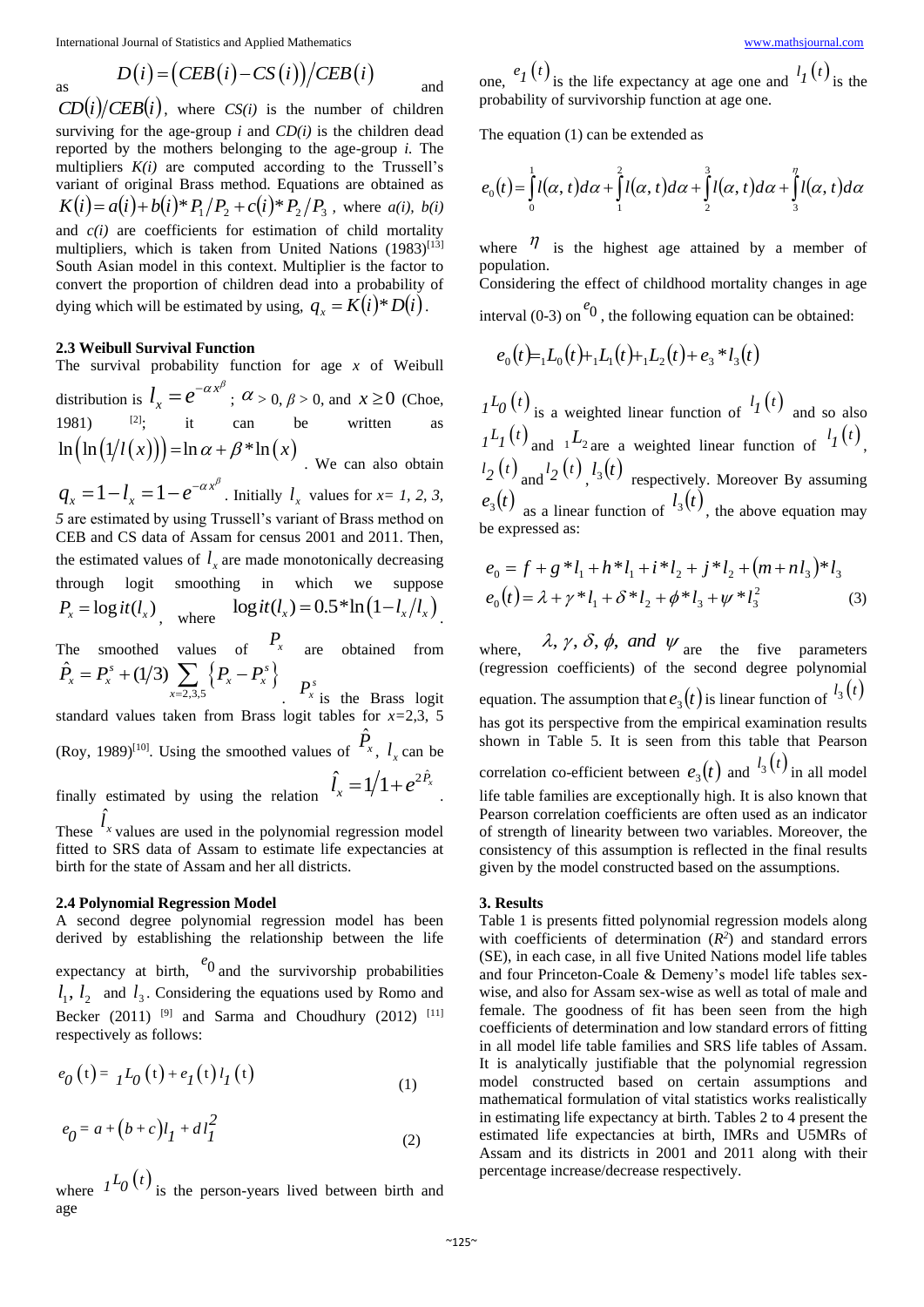| <b>Life Tables</b> |                     |        | <b>Polynomial Regression Model</b>                                                                                                                        | $\mathbb{R}^2$ | <b>SE</b> |
|--------------------|---------------------|--------|-----------------------------------------------------------------------------------------------------------------------------------------------------------|----------------|-----------|
| Chilean            |                     | Male   | 49.41+614.42 $l_1$ -1428.72 $l_2$ +634.28 $l_3$ +210.28 $l_3^2$                                                                                           | 0.9993         | 0.3423    |
| Pattern            |                     | Female | -254.10+2061.84 $l_1$ -4238.11 $l_2$ +2513.2 $l_3$ +3.76 $l_3$ <sup>2</sup>                                                                               | 0.9999         | 0.0447    |
| Far Eastern        |                     | Male   | -790.47+1512.22 $l_1$ +256.62 $l_2$ -621.84 $l_3$ -277.1 $l_3$                                                                                            | 0.9998         | 0.1640    |
|                    |                     | Female | -427.49+6014.31 $l_1$ -13713.64 $l_2$ +8013.07 $l_3$ +201.02 $l_3$                                                                                        | 0.9995         | 0.2962    |
| General            | United              | Male   | -290.60+3580.38 $l_1$ -8229.1 $l_2$ +4980.08 $l_3$ +41.12 $l_3^2$                                                                                         | 0.9999         | 0.0661    |
| Pattern            | <b>Nations</b>      | Female | 5.33+5656.13 <sup><math>l_1</math></sup> -14366.41 <sup><math>l_2</math></sup> +8350.93 <sup><math>l_3</math></sup> +440.56 <sup><math>l_3^2</math></sup> | 0.9998         | 0.1770    |
| Latin<br>American  |                     | Male   | $-283.11+266.65$ <sup><math>l_1</math></sup> +1155.45 <sup><math>l_2</math></sup> -1064.76 <sup><math>l_3</math></sup> +10.88 $l_3$ <sup>2</sup>          | 0.9999         | 0.0675    |
|                    |                     | Female | -195.50+2337.21 $l_1$ -4895.44 $l_2$ +2644.84 $l_3$ +196.73 $l_3^2$                                                                                       | 0.9999         | 0.0213    |
|                    |                     | Male   | $-233.03+2066.37l_1 -4402.85l_2 +2603l_3 +49.4l_3^2$                                                                                                      | 0.9999         | 0.0442    |
| South Asian        |                     | Female | $-135.92 - 128.11 l_1 + 1045.95 l_2 - 727.42 l_3 + 29.59 l_3^2$                                                                                           | 0.9999         | 0.0767    |
|                    |                     | Male   | $-65.04+3665.74 l_1 -10700.73 l_2 +7147.2 l_3 +29.489 l_3^2$                                                                                              | 0.9998         | 0.3235    |
| East Model         |                     | Female | $-1.69.23 + 6216.15^{l_1} - 16475.51^{l_2} + 10438.67^{l_3} + 72.14^{l_3}$                                                                                | 0.999          | 0.2354    |
|                    |                     | Male   | $-117.89+1183.88 l_1 -1534.84 l_2 +318.97 l_3 +231.48 l_3^2$                                                                                              | 0.9999         | 0.2235    |
| North Model        | Coale $&$<br>Demeny | Female | -72.94+189.8 $l_1$ +1107.67 $l_2$ -1434.27 $l_3$ +299.12 $l_3$ <sup>2</sup>                                                                               | 0.9998         | 0.2683    |
| South Model        |                     | Male   | $-35.43 + 216.55 l_1 - 138.05 l_2 - 92.47 l_3 + 132.44 l_3^2$                                                                                             | 0.9999         | 0.1087    |
|                    |                     | Female | 9.03-112.76 $l_1$ +504.56 $l_2$ -468.1 $l_3$ +152.78 $l_3$                                                                                                | 0.9999         | 0.1561    |
| West Model         |                     | Male   | $-119.96 + 3487.3 l_1 - 9605.35 l_2 + 6265.76 l_3 + 40.47 l_3^2$                                                                                          | 0.9999         | 0.1884    |
|                    |                     | Female | $-65.12+537.03 l_1+39.77 l_2-666.18 l_3+235.54 l_3^2$                                                                                                     | 0.9998         | 0.2593    |
|                    |                     |        | 77.22+113 $l_1$ -614.04 $l_2$ +356.7 $l_3$ +139.02 $l_3^2$                                                                                                | 0.9880         | 0.5343    |
| Assam              |                     | Female | $-61.06 + 527.79^{l_1} - 1396.04^{l_2} + 940.79^{l_3} + 67.03^{l_3}$                                                                                      |                | 0.3384    |
|                    |                     | Total  | 56.51+236.56 $l_1$ -739.26 <sup><math>l_2</math></sup> +357.98 $l_3$ +163.69 $l_3^2$                                                                      | 0.9937         | 0.4354    |

**Table 1:** Polynomial Regression Models fitted to SRS data of Assam and model life table families

**Table 2:** Percentages of increase/decrease in Life Expectancy at Birth ( $e_0$ ), Assam and its Districts

| <b>Districts</b> |             | <b>Male</b> |                              |             | Female      |                              | <b>Total</b> |             |                              |  |
|------------------|-------------|-------------|------------------------------|-------------|-------------|------------------------------|--------------|-------------|------------------------------|--|
|                  | $e_{0}$ for | $e_0$ for   | Increase/<br><b>Decrease</b> | $e_{0}$ for | $e_{0}$ for | Increase/<br><b>Decrease</b> | $e_{0}$ for  | $e_{0}$ for | Increase/<br><b>Decrease</b> |  |
|                  | 2001        | 2011        | $(\%)$                       | 2001        | 2011        | $(\%)$                       | 2001         | 2011        | $(\%)$                       |  |
| Kokrajhar        | 57.14       | 60.12       | 5.21                         | 58.61       | 55.48       | $-5.34$                      | 58.07        | 60.29       | 3.82                         |  |
| Dhubri           | 53.12       | 56.53       | 6.43                         | 54.21       | 58.25       | 7.45                         | 53.86        | 57.56       | 6.87                         |  |
| Goalpara         | 54.94       | 59.02       | 7.42                         | 57.27       | 60.12       | 4.98                         | 56.19        | 59.81       | 6.45                         |  |
| Bongaigaon       | 55.64       | 59.16       | 6.34                         | 57.43       | 63.72       | 10.95                        | 56.67        | 61.41       | 8.35                         |  |
| Barpeta          | 56.12       | 60.01       | 6.93                         | 58.26       | 59.50       | 2.14                         | 57.31        | 60.13       | 4.93                         |  |
| Kamrup           | 59.15       | 59.90       | 1.27                         | 61.88       | 63.96       | 3.36                         | 60.63        | 61.94       | 2.17                         |  |
| Darrang          | 54.01       | 56.82       | 5.20                         | 54.93       | 60.85       | 10.76                        | 54.69        | 58.79       | 7.48                         |  |
| Marigaon         | 55.80       | 57.40       | 2.86                         | 58.69       | 59.67       | 1.67                         | 57.28        | 58.66       | 2.41                         |  |
| Nagaon           | 56.38       | 58.61       | 3.95                         | 58.58       | 61.88       | 5.64                         | 57.59        | 60.30       | 4.69                         |  |
| Sonitpur         | 57.18       | 59.40       | 3.88                         | 59.77       | 59.07       | $-1.17$                      | 58.56        | 59.60       | 1.76                         |  |
| Lakhimpur        | 58.50       | 60.87       | 4.06                         | 61.83       | 62.74       | 1.48                         | 60.21        | 62.02       | 3.00                         |  |
| Dhemaji          | 59.02       | 53.81       | $-8.82$                      | 62.20       | 53.13       | $-14.57$                     | 60.67        | 52.39       | $-16.2$                      |  |
| Tinsukia         | 61.26       | 62.06       | 1.31                         | 65.04       | 64.70       | $-0.53$                      | 63.22        | 63.56       | 0.53                         |  |
| Dibrugarh        | 62.94       | 60.62       | $-3.70$                      | 66.30       | 65.56       | $-1.11$                      | 64.76        | 63.49       | $-1.97$                      |  |
| Sivasagar        | 58.39       | 59.90       | 2.58                         | 61.51       | 65.32       | 6.20                         | 60.01        | 62.50       | 4.15                         |  |
| Jorhat           | 60.22       | 61.23       | 1.68                         | 63.38       | 66.23       | 4.49                         | 61.89        | 63.69       | 2.90                         |  |
| Golaghat         | 60.15       | 59.93       | $-0.35$                      | 63.30       | 64.65       | 2.12                         | 61.82        | 62.25       | 0.69                         |  |
| Karbi Anglong    | 56.49       | 57.84       | 2.38                         | 57.55       | 59.62       | 3.61                         | 57.25        | 58.91       | 2.90                         |  |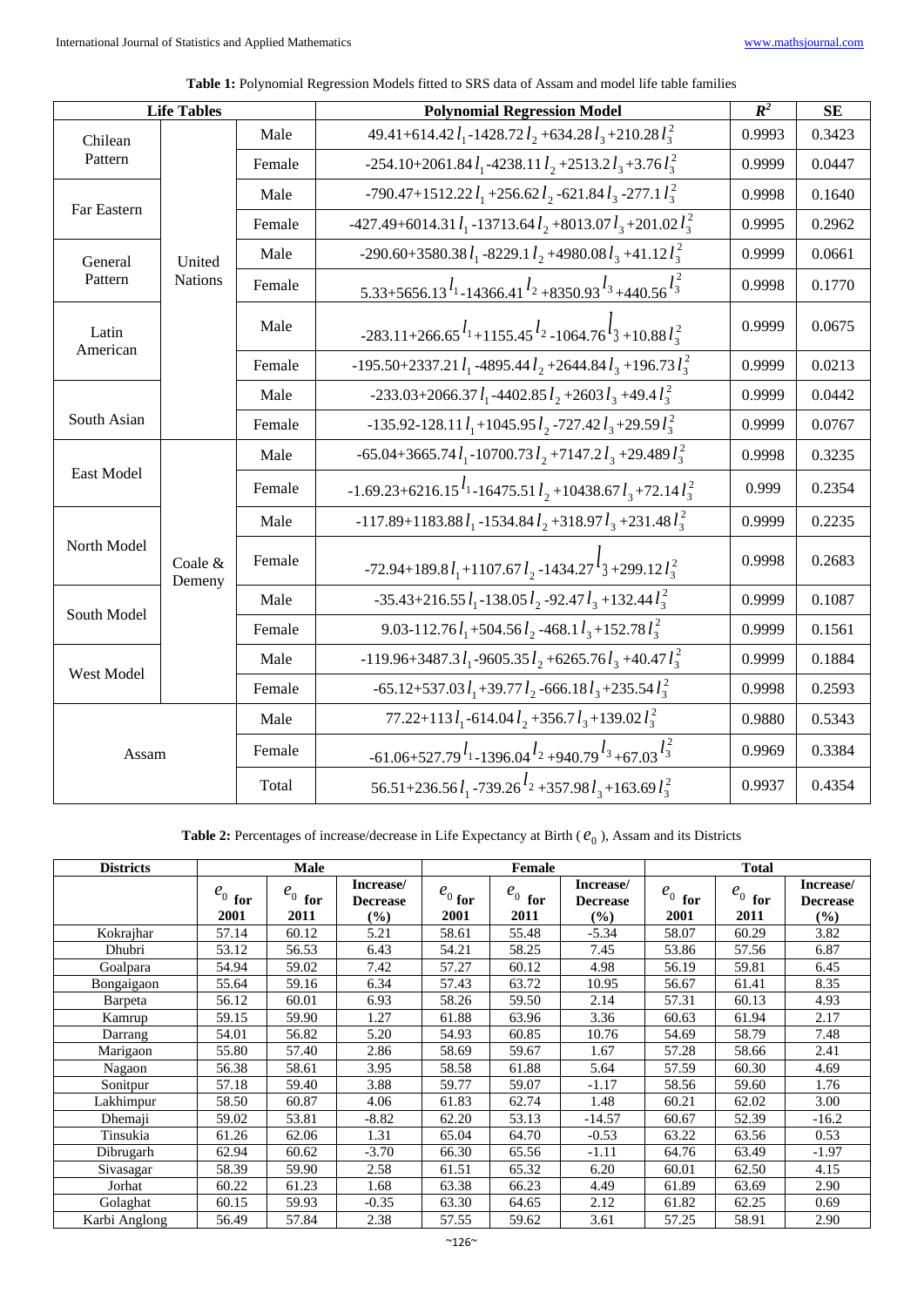International Journal of Statistics and Applied Mathematics <www.mathsjournal.com>

| North Cachar<br>Hills/Dima Hasao | 58.55                    | 60.83 | 3.88                     | 60.11                    | 64.06 | 6.56                     | 59.53                    | 62.45 | 4.91 |
|----------------------------------|--------------------------|-------|--------------------------|--------------------------|-------|--------------------------|--------------------------|-------|------|
| Cachar                           | 54.81                    | 59.93 | 9.35                     | 58.41                    | 63.90 | 9.40                     | 57.34                    | 61.93 | 8.00 |
| Karimganj                        | 56.07                    | 57.38 | 2.33                     | 55.59                    | 60.77 | 9.32                     | 55.42                    | 59.09 | 6.63 |
| Hailakandi                       | 56.35                    | 55.78 | $-1.01$                  | 57.47                    | 60.23 | 4.81                     | 57.13                    | 57.87 | 1.30 |
| Chirang                          | $\overline{\phantom{a}}$ | 59.54 | -                        |                          | 62.42 | $\overline{\phantom{0}}$ | $\overline{\phantom{a}}$ | 61.08 |      |
| Kamrup Metro                     | $\overline{\phantom{a}}$ | 61.57 | $\overline{\phantom{0}}$ | $\overline{\phantom{a}}$ | 64.67 | $\overline{\phantom{a}}$ | $\overline{\phantom{a}}$ | 63.99 |      |
| Baksa                            | $\overline{\phantom{0}}$ | 60.12 | $\overline{\phantom{0}}$ |                          | 62.99 | $\overline{\phantom{0}}$ | $\overline{\phantom{a}}$ | 61.68 |      |
| Udalguri                         | $\overline{\phantom{a}}$ | 58.16 |                          |                          | 62.70 | $\overline{\phantom{0}}$ | $\overline{\phantom{a}}$ | 60.36 |      |
| Nalbari                          | 58.36                    | 61.73 | 5.77                     | 61.06                    | 65.87 | 7.87                     | 59.81                    | 63.85 | 6.76 |
| Assam                            | 56.66                    | 59.16 | 4.41                     | 58.50                    | 61.87 | 5.76                     | 58.34                    | 60.63 | 3.93 |

**Table 3:** Percentages of increase/decrease in Infant Mortality Rate (IMR), Assam and its Districts

| <b>Districts</b>                 | <b>Male</b>              |                        |                                     |                          | Female                 |                                     | <b>Total</b>             |                        |                                     |
|----------------------------------|--------------------------|------------------------|-------------------------------------|--------------------------|------------------------|-------------------------------------|--------------------------|------------------------|-------------------------------------|
|                                  | <b>IMR</b> for<br>2001   | <b>IMR</b> for<br>2011 | Increase/<br><b>Decrease</b><br>(%) | <b>IMR</b> for<br>2001   | <b>IMR</b> for<br>2011 | Increase/<br><b>Decrease</b><br>(%) | <b>IMR</b> for<br>2001   | <b>IMR</b> for<br>2011 | Increase/<br><b>Decrease</b><br>(%) |
| Kokrajhar                        | 71                       | 73                     | 3.12                                | 70                       | 82                     | 17.14                               | 71                       | 78                     | 10.18                               |
| Dhubri                           | 94                       | 74                     | $-21.22$                            | 88                       | 72                     | $-17.89$                            | 91                       | 73                     | $-19.65$                            |
| Goalpara                         | 83                       | 61                     | $-27.23$                            | 76                       | 65                     | $-14.33$                            | 80                       | 63                     | $-21.11$                            |
| Bongaigaon                       | 79                       | 60                     | $-24.48$                            | 75                       | $\overline{52}$        | $-31.44$                            | 77                       | 56                     | $-27.92$                            |
| Barpeta                          | $\overline{77}$          | 55                     | $-27.58$                            | 72                       | 67                     | $-6.57$                             | 74                       | 61                     | $-17.40$                            |
| Kamrup                           | 60                       | 56                     | $-6.56$                             | 58                       | 51                     | $-13.14$                            | 59                       | 53                     | $-9.76$                             |
| Darrang                          | 89                       | 73                     | $-18.24$                            | 85                       | 62                     | $-26.71$                            | 87                       | 68                     | $-22.35$                            |
| Marigaon                         | 78                       | 69                     | $-11.42$                            | 70                       | 67                     | $-5.30$                             | 74                       | 68                     | $-8.60$                             |
| Nagaon                           | 75                       | 63                     | $-16.30$                            | 71                       | 58                     | $-17.58$                            | 73                       | 61                     | $-16.90$                            |
| Sonitpur                         | 71                       | $\overline{59}$        | $-16.95$                            | 66                       | 69                     | 4.01                                | 69                       | 64                     | $-6.86$                             |
| Lakhimpur                        | 63                       | 51                     | $-19.63$                            | $\overline{59}$          | 55                     | $-5.79$                             | 61                       | $\overline{53}$        | $-13.05$                            |
| Dhemaji                          | 61                       | 90                     | 48.37                               | 57                       | 92                     | 60.93                               | 59                       | 89                     | 49.15                               |
| Tinsukia                         | 49                       | 45                     | $-8.23$                             | 47                       | 48                     | 2.68                                | 48                       | 46                     | $-2.96$                             |
| Dibrugarh                        | 41                       | 52                     | 28.74                               | 42                       | 45                     | 6.30                                | 41                       | 47                     | 12.93                               |
| Sivasagar                        | 64                       | $\overline{56}$        | $-12.49$                            | 60                       | 46                     | $-23.50$                            | 62                       | $\overline{51}$        | $-17.65$                            |
| Jorhat                           | 54                       | 49                     | $-9.52$                             | $\overline{53}$          | 42                     | $-19.65$                            | 54                       | 46                     | $-14.37$                            |
| Golaghat                         | 55                       | 56                     | 2.02                                | 53                       | 48                     | $-9.28$                             | 54                       | 52                     | $-3.45$                             |
| Karbi Anglong                    | 74                       | 67                     | $-10.01$                            | 75                       | 67                     | $-10.59$                            | 75                       | 67                     | $-10.29$                            |
| North Cachar<br>Hills/Dima Hasao | 63                       | 51                     | $-18.86$                            | 65                       | 50                     | $-22.55$                            | 64                       | 51                     | $-20.11$                            |
| Cachar                           | 84                       | 56                     | $-33.61$                            | 72                       | 51                     | $-28.75$                            | 74                       | $\overline{53}$        | $-27.92$                            |
| Karimganj                        | 77                       | 69                     | $-9.52$                             | 82                       | 63                     | $-24.08$                            | 83                       | 66                     | $-20.72$                            |
| Hailakandi                       | 75                       | 78                     | 4.31                                | $\overline{75}$          | 65                     | $-14.01$                            | 75                       | $\overline{72}$        | $-4.61$                             |
| Chirang                          | $\blacksquare$           | 58                     | $\overline{\phantom{a}}$            | $\overline{\phantom{a}}$ | 56                     | $\overline{\phantom{a}}$            | $\overline{\phantom{a}}$ | 57                     | $\overline{\phantom{a}}$            |
| Kamrup Metro                     | $\blacksquare$           | 47                     | $\blacksquare$                      | $\blacksquare$           | 48                     | $\overline{\phantom{a}}$            | $\blacksquare$           | $\overline{45}$        | $\blacksquare$                      |
| Baksa                            | $\blacksquare$           | 55                     | $\sim$                              | $\overline{\phantom{a}}$ | 54                     | $\blacksquare$                      | $\overline{\phantom{a}}$ | $\overline{55}$        | $\blacksquare$                      |
| Udalguri                         | $\overline{\phantom{a}}$ | 65                     |                                     | $\overline{\phantom{a}}$ | 55                     | $\overline{\phantom{a}}$            | $\overline{\phantom{a}}$ | 60                     |                                     |
| Nalbari                          | 64                       | 47                     | $-27.28$                            | 62                       | 44                     | $-28.80$                            | 63                       | 45                     | $-28.01$                            |
| Assam                            | $\overline{71}$          | 60                     | $-15.89$                            | $\overline{71}$          | $\overline{58}$        | $-17.85$                            | 70                       | 59                     | $-14.90$                            |

**Table 4:** Percentages of increase/decrease in Under Five Mortality Rate (U5MR), Assam and its Districts

| <b>Districts</b> |                  | <b>Male</b>      |                                        |                  | Female           |                                     | <b>Total</b>     |                  |                                     |
|------------------|------------------|------------------|----------------------------------------|------------------|------------------|-------------------------------------|------------------|------------------|-------------------------------------|
|                  | U5MR<br>for 2001 | U5MR<br>for 2011 | Increase/<br><b>Decrease</b><br>$($ %) | U5MR<br>for 2001 | U5MR<br>for 2011 | Increase/<br><b>Decrease</b><br>(%) | U5MR<br>for 2001 | U5MR<br>for 2011 | Increase/<br><b>Decrease</b><br>(%) |
| Kokrajhar        | 109              | 113              | 3.46                                   | 109              | 127              | 16.26                               | 109              | 120              | 9.86                                |
| Dhubri           | 143              | 114              | $-20.30$                               | 134              | 111              | $-17.13$                            | 139              | 113              | $-18.80$                            |
| Goalpara         | 128              | 94               | $-26.25$                               | 117              | 101              | $-13.78$                            | 122              | 97               | $-20.33$                            |
| Bongaigaon       | 122              | 93               | $-23.61$                               | 116              | 81               | $-30.47$                            | 119              | 87               | $-26.99$                            |
| Barpeta          | 118              | 86               | $-26.68$                               | 111              | 104              | $-6.31$                             | 114              | 95               | $-16.77$                            |
| Kamrup           | 93               | 87               | $-6.34$                                | 91               | 79               | $-12.75$                            | 92               | 83               | $-9.45$                             |
| Darrang          | 136              | 112              | $-17.46$                               | 130              | 97               | $-25.72$                            | 133              | 104              | $-21.46$                            |
| Marigaon         | 120              | 107              | $-10.96$                               | 109              | 103              | $-5.09$                             | 115              | 105              | $-8.26$                             |
| Nagaon           | 115              | 97               | $-15.70$                               | 109              | 91               | $-16.97$                            | 113              | 94               | $-16.29$                            |
| Sonitpur         | 109              | 91               | $-16.36$                               | 103              | 107              | 3.85                                | 106              | 99               | $-6.60$                             |
| Lakhimpur        | 98               | 80               | $-19.04$                               | 91               | 86               | $-5.60$                             | 95               | 83               | $-12.63$                            |
| Dhemaji          | 94               | 137              | 45.83                                  | 89               | 140              | 57.66                               | 92               | 139              | 51.08                               |
| Tinsukia         | 77               | 70               | $-8.01$                                | 73               | 75               | 2.61                                | 75               | 73               | $-2.88$                             |
| Dibrugarh        | 64               | 82               | 27.84                                  | 66               | 70               | 6.13                                | 65               | 73               | 12.57                               |
| Sivasagar        | 99               | 87               | $-12.07$                               | 93               | 72               | $-22.86$                            | 96               | 80               | $-17.12$                            |
| Jorhat           | 85               | 77               | $-9.24$                                | 82               | 67               | $-19.15$                            | 84               | 72               | $-13.97$                            |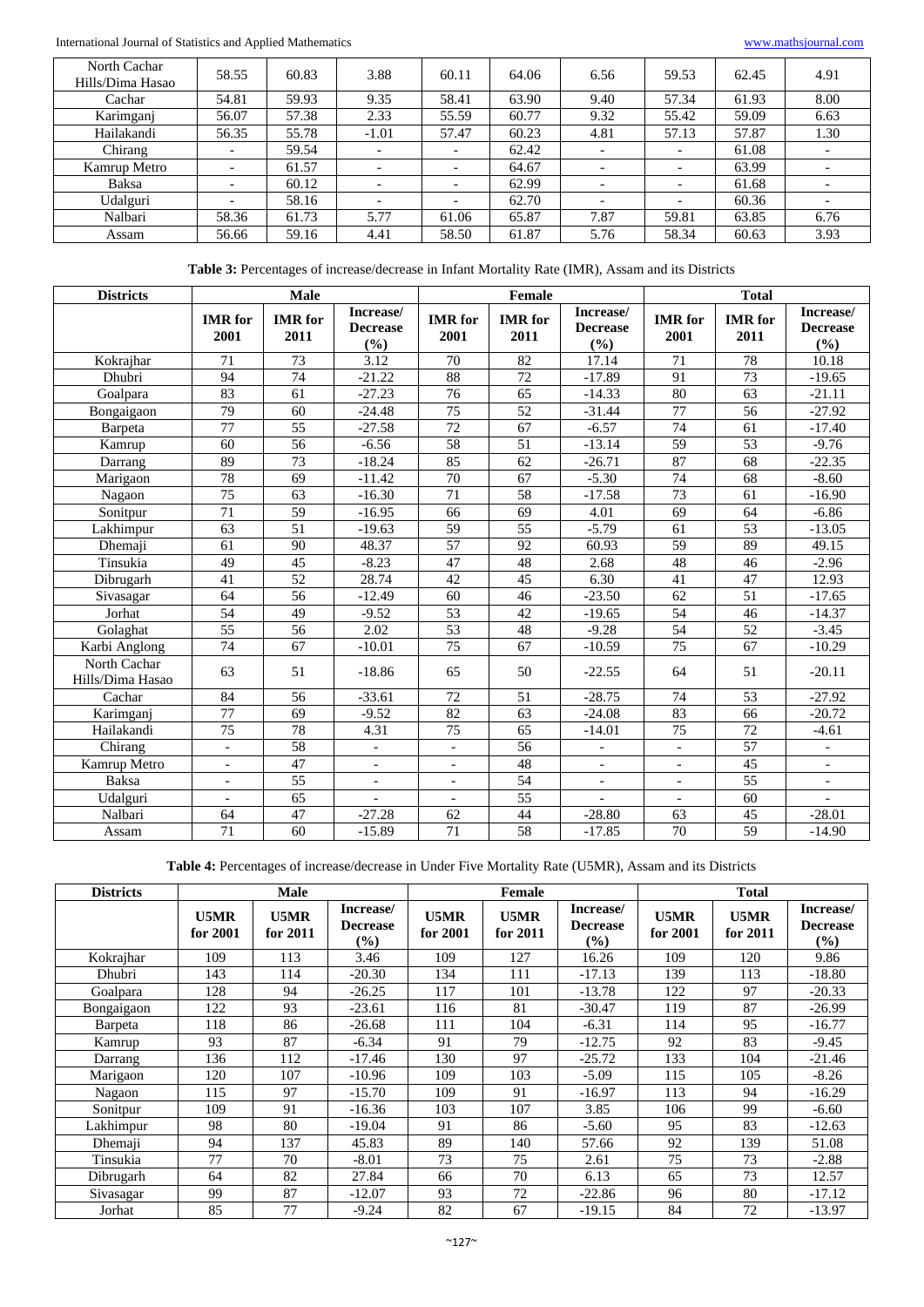International Journal of Statistics and Applied Mathematics <www.mathsjournal.com>

| Golaghat                         | 85                       | 87  | 1.95                     | 83  | 75  | $-9.01$                  | 84                       | 81  | $-3.34$                  |
|----------------------------------|--------------------------|-----|--------------------------|-----|-----|--------------------------|--------------------------|-----|--------------------------|
| Karbi Anglong                    | 115                      | 104 | $-9.61$                  | 115 | 103 | $-10.17$                 | 115                      | 104 | $-9.89$                  |
| North Cachar<br>Hills/Dima Hasao | 98                       | 80  | $-18.29$                 | 101 | 79  | $-21.87$                 | 99                       | 80  | $-19.50$                 |
| Cachar                           | 129                      | 87  | $-16.67$                 | 110 | 80  | $-12.06$                 | 114                      | 83  | $-10.48$                 |
| Karimganj                        | 118                      | 107 | 2.06                     | 126 | 97  | $-20.78$                 | 128                      | 102 | $-13.41$                 |
| Hailakandi                       | 116                      | 120 | $-30.92$                 | 116 | 100 | $-31.94$                 | 116                      | 111 | $-30.91$                 |
| Chirang                          | $\overline{\phantom{0}}$ | 90  | $\overline{\phantom{0}}$ |     | 88  |                          | $\overline{\phantom{0}}$ | 89  |                          |
| Kamrup Metro                     | $\overline{\phantom{0}}$ | 74  | $\overline{\phantom{0}}$ |     | 75  | $\overline{\phantom{0}}$ | $\overline{\phantom{0}}$ | 70  |                          |
| Baksa                            | $\overline{\phantom{0}}$ | 85  |                          |     | 85  |                          | $\overline{\phantom{0}}$ | 85  | $\overline{\phantom{0}}$ |
| Udalguri                         | $\overline{\phantom{0}}$ | 101 | $\overline{\phantom{0}}$ |     | 86  |                          | $\overline{\phantom{0}}$ | 94  | $\overline{\phantom{0}}$ |
| Nalbari                          | 99                       | 73  | $-26.52$                 | 95  | 69  | $-28.04$                 | 97                       | 71  | $-27.25$                 |
| Assam                            | 110                      | 93  | $-15.33$                 | 110 | 91  | $-17.23$                 | 107                      | 92  | $-14.37$                 |

**Table 5:** Pearson's Correlation coefficients between  $e_3$  and  $l_3$  for model life tables and SRS life tables of Assam

|        |                |                       |                          | <b>United Nations Model Life Tables</b> |                       | Princeton-Coale & Demeny Model Life Table | Assam: SRS-  |        |        |                                     |
|--------|----------------|-----------------------|--------------------------|-----------------------------------------|-----------------------|-------------------------------------------|--------------|--------|--------|-------------------------------------|
| Model  | <b>Chilean</b> | Far<br><b>Eastern</b> | <b>General</b>           | Latin<br>American                       | <b>South</b><br>Asian | East                                      | <b>North</b> | South  | West   | based Abridged<br><b>Life Table</b> |
| Male   | 0.9690         | 0.9822                | 0.9917                   | 0.9945                                  | 0.9956                | 0.9885                                    | 0.9851       | 0.9927 | 0.9855 | 0.9755                              |
| Female | 0.9981         | 0.9740                | 0.9971                   | 0.9980                                  | 0.9987                | 0.9868                                    | 0.9861       | 0.9940 | 0.9848 | 0.9730                              |
| Total  |                |                       | $\overline{\phantom{a}}$ |                                         |                       |                                           |              |        |        | 0.9898                              |
| ∟evels | 41             | 41                    | 41                       | 41                                      | 41                    | 25                                        | 25           | 25     | 25     | 23                                  |

# **4. Discussion and Conclusion**

It is worth-noting that the estimation of life expectancy at birth  $(e_0)$ , IMR and U5MR are the key demographic measures of health status and socio-economic conditions of a country. Tables 2 to 4 present life expectancy at birth, IMR and U5MR, which are defined in terms of probability of dying before reaching of one's first and fifth birthday anniversary respectively, calculated per 1000 live births, for Assam and its districts as per Censuses 2001 and 2011.

When we look into the estimated gain or loss of life expectancy district-wise and sex-wise in Assam, Table 2 shows, in most cases, female life expectancies are a matter of serious concern. Dhemaji is predominantly tribal populated area in which a sheer decrease of life expectancies of females (14.57%) is seen. Moreover, Barpeta, Sonitpur and Dibrugarh have shown decrease in female life expectancies, whereas Golaghat, Hailakandi, Kamrup have shown drop in life expectancies of males. If we look at Assam as a whole, there is increase of life expectancy by 3.93% for persons, 4.41% for males and 5.76% for females.

Regarding the increase and decrease of IMR, for Assam state as a whole, IMR decreases: 15.89% for males, 17.85% for females and 14.90% for persons. However, when we look into the state of affairs district-wise, Kokrajhar, Dibrugarh, Dhemaji and Tinsukia (for females) have shown increasing IMR among which Dibrugarh and Dhemaji districts have shown exceptional increase.

Under-five mortality rate is also another good indicator of vital statistics. In the regions where socio-economic condition is relatively backward and adequate child care incentives are not available, usually children under age five are prone to sickness and death. When we look at the scenario of Assam and its districts from this aspect of demographic determinant, the state as a whole has shown decrease in U5MR by 15.33% for male, 17.23% for female, and 14.37% for person. But in the districts Kokrajhar, Dhemaji, Dibrugarh, Karimganj, Sonitpur and Tinsukia, we have seen increase in U5MR. Most of these districts are tribal majority populated areas. It calls for proper investigation that whether child health care facilities, immunization and adequate nutrition are available without discrimination in these areas.

The state development planners have to initiate inwardlooking substantial measures. The existing disparities must be fairly addressed. The results provided in this paper in the form of research findings may provide insight comprehensively into a few components of human development index in Assam. Tribal inhabited areas and flood prone districts have shown serious problems. High disparity shown in terms of human development factors is a matter of serious concern.

# **5. References**

- 1. Brass W, AJ Coale. Methods of analysis and estimation, in Brass, W, AJ Coale, P Demeny, DF Heisel, *et al*. (eds). The Demography of Tropical Africa. Princeton NJ: Princeton University Press, 1968, 88-139.
- 2. Choe MK. Fitting the Age Pattern of Infant and Child Mortality with the Weibull Survival Distribution. Asian and Pacific Census Forum. 1981; 7:10-13.
- 3. Coale AJ, Demeny P. Regional Model Life Tables and Stable Populations. Princeton University Press, Princeton N J, 1966.
- 4. Hill K. Indirect estimation of child mortality, in Moultrie, T, R Dorrington, A. Hill, K, Hill, Timaeus and B. Zaba. Tools for Demographic Estimation, International Union for the Scientific Study of Population (IUSSP), France, 2013.
- 5. Lederman, S. Nouvelles tables-type de mortalite: travaux et document. Paris Institut National d'Etudes Demographiques, 1969.
- 6. Motlagh ME, Safari R, Karami M, Khoseavi A. Life expectancy at birth in rural areas based on corrected data of Iranian vital horoscope. Iranian J Publ Health. 2012; 41(9):18-24.
- 7. Najafi F, Saeedi F, Bashiri Y, Tatari M. Estimating life expectancy at birth using direct method in Torbat Heydariyeh country in Iran during 2015-2016. Journal of Research in Medical and Dental Science. 2018; 6(3):382- 386.
- 8. Phukon M, Ahamed MI. A few methods for estimating life expectancy. J Sci. Res. 2019; 11(3):321-338.
- 9. Romo VC, Becker S. The crossover between life expectancies at birth and at age one: The imbalance in the life table. Demographic Research. 2011; 24(4):113-144.